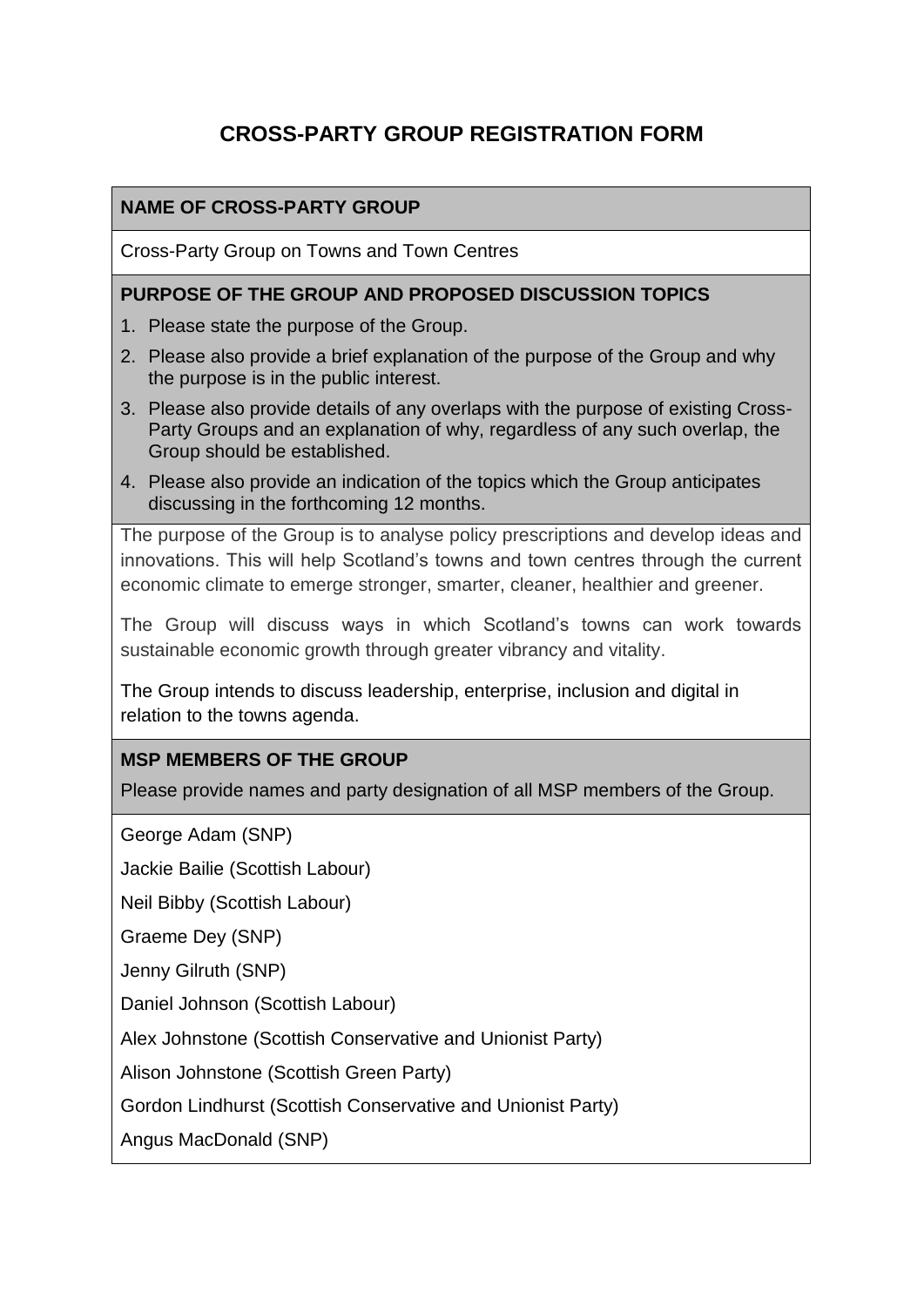Gillian Martin (SNP)

Willie Rennie (Scottish Liberal Democrats)

John Scott (Scottish Conservative and Unionist Party)

Andy Wightman (Scottish Green Party)

## **NON-MSP MEMBERS OF THE GROUP**

For organisational members please provide only the name of the organisation, it is not necessary to provide the name(s) of individuals who may represent the organisation at meetings of the Group.

| Individuals   | <b>Matt Aitken</b>                        |
|---------------|-------------------------------------------|
|               | <b>Raymond Boyle</b>                      |
|               | <b>Tom Campbell</b>                       |
|               | <b>Vivien Collie</b>                      |
|               | <b>Gillian Cowell</b>                     |
|               | <b>Scott Davidson</b>                     |
|               | <b>Andrew Dixon</b>                       |
|               | lan Fowell                                |
|               | <b>Malcolm Fraser</b>                     |
|               | Derek Harper                              |
|               | <b>Colin Kelly</b>                        |
|               | <b>Peter Liddell</b>                      |
|               | <b>Brian McLeish</b>                      |
|               | <b>Rurigdh McMeddes</b>                   |
|               | <b>Willie Miller</b>                      |
|               | <b>Ben Murray</b><br>Dennis Rodwell       |
|               | <b>Tom Sneddon</b>                        |
|               | <b>James Trolland</b>                     |
|               | <b>Sunil Varu</b>                         |
|               | Nick Wright                               |
|               | $A + DS$                                  |
| Organisations | <b>ABB</b>                                |
|               | Aberdeenshire Council                     |
|               | <b>Alliance Boots</b>                     |
|               | <b>Alloa Town Centre BID</b>              |
|               | <b>ASDA</b>                               |
|               |                                           |
|               | Association of Town and City Management   |
|               | <b>Barrhead BID</b>                       |
|               | <b>BIDs Scotland</b>                      |
|               | <b>Built Environment Forum Scotland</b>   |
|               | <b>Business in the Community Scotland</b> |
|               | Can Do Places                             |
|               | Carnegie UK Trust                         |
|               | City of Edinburgh Council                 |
|               | <b>Colliers International</b>             |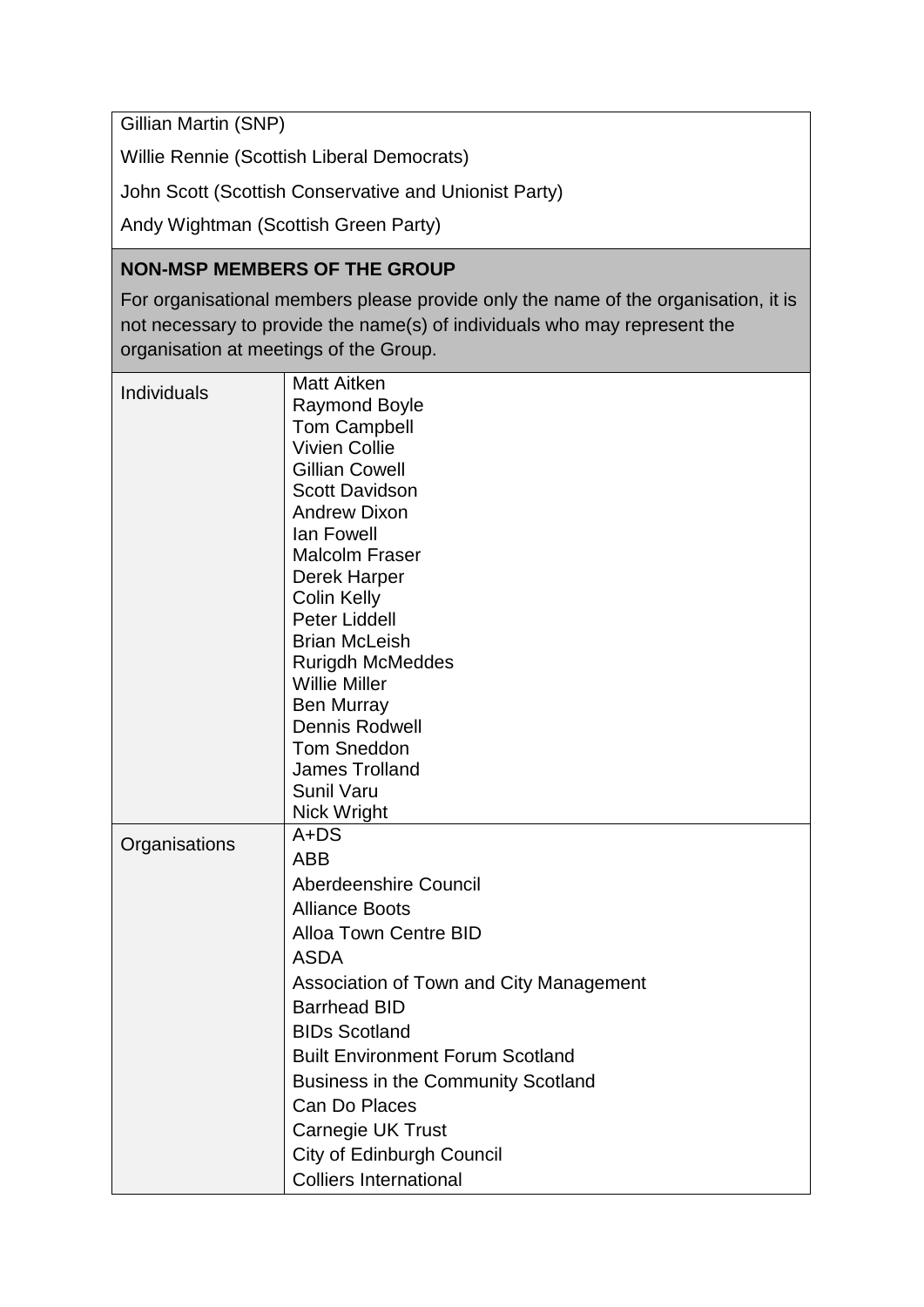| <b>CraftTown Scotland</b>                           |
|-----------------------------------------------------|
| <b>Crieff BID</b>                                   |
| <b>Development Trusts Association Scotland</b>      |
| <b>Dods</b>                                         |
| <b>Dunfermline Delivers</b>                         |
| <b>East Dunbartonshire Council</b>                  |
| East Kilbride Shopping Centre                       |
| <b>Economic Development Association Scotland</b>    |
| <b>Falkirk Council</b>                              |
| <b>Federation of Master Builders</b>                |
| <b>Fife Council</b>                                 |
| <b>First Bus UK</b>                                 |
| <b>FSB Scotland</b>                                 |
| <b>Highland Retail Academy</b>                      |
| Institute of Retail Studies, University of Stirling |
| <b>Keep Scotland Beautiful</b>                      |
| <b>Living Streets</b>                               |
| <b>Loop Connections</b>                             |
| <b>Miconex</b>                                      |
| <b>Moffat and District Community</b>                |
| <b>Motherwell Town Centre</b>                       |
| <b>North Lanarkshire Council</b>                    |
| <b>NSA for Retail</b>                               |
| Pagoda PR                                           |
| Paisley BID                                         |
| Paths for All                                       |
| <b>Perth and Kinross Council</b>                    |
| PJ Leggate                                          |
| <b>Planning Aid Scotland</b>                        |
| People Scotland                                     |
| <b>Queensferry Ambition</b>                         |
| <b>RICS</b>                                         |
| <b>RTPI</b>                                         |
| <b>Renfrewshire Council</b>                         |
| <b>SCDI</b>                                         |
| <b>Scotland's Towns Partnership</b>                 |
| <b>Scotland's Rural College</b>                     |
| <b>Scottish Borders Council</b>                     |
| <b>Scottish Business Resilience Centre</b>          |
| <b>Scottish Contemporary Art Network</b>            |
| <b>Scottish Futures Trust</b>                       |
| <b>Scottish Grocers Federation</b>                  |
| <b>Scottish Retail Consortium</b>                   |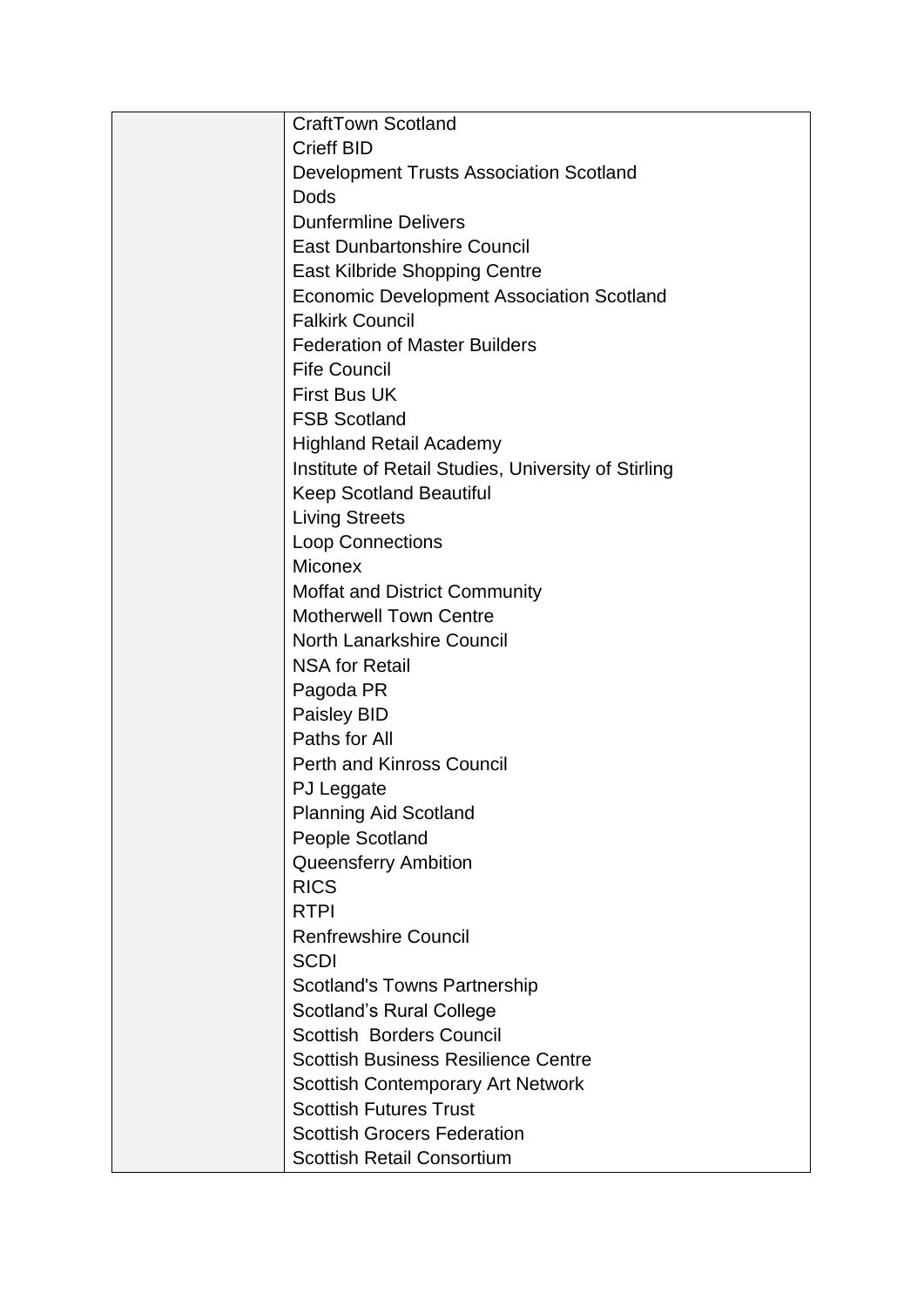| <b>Scottish Small Towns Group</b> |
|-----------------------------------|
| Stagecoach                        |
| <b>Stirling Council</b>           |
| <b>SURF</b>                       |
| <b>Sustrans Scotland</b>          |
| <b>TACTRAN</b>                    |
| The Retailer Group                |
| <b>Transform Scotland</b>         |
| <b>USDAW</b>                      |
| <b>West Lothian Council</b>       |
| <b>William Hill</b>               |
| <b>WSP</b>                        |
|                                   |
|                                   |

# **GROUP OFFICE BEARERS**

Please provide names for all office bearers. The minimum requirement is that two of the office bearers are MSPs and one of these is Convener – beyond this it is a matter for the Group to decide upon the office bearers it wishes to have. It is permissible to have more than one individual elected to each office, for example, co-conveners or multiple deputy conveners.

| Convener               | John Scott MSP                                                                                                           |
|------------------------|--------------------------------------------------------------------------------------------------------------------------|
| <b>Deputy Convener</b> | Daniel Johnson MSP<br><b>Gillian Martin MSP</b><br><b>Phil Prentice Scotland's Towns Partnership</b><br>Leigh Brown ATCM |
| Secretary              | Elaine Bone Scotland's Towns Partnership                                                                                 |
| Treasurer              | Elaine Bone Scotland's Towns Partnership                                                                                 |

# **FINANCIAL BENEFITS OR OTHER BENEFITS**

Please provide details of any financial or material benefit(s) the Group anticipates receiving from a single source in a calendar year which has a value, either singly or cumulatively, of more than £500. This includes donations, gifts, hospitality or visits and material assistance such as secretariat support.

Donation of time of Elaine Bone Scotland's Towns Partnership as secretariat support.

**SUBSCRIPTION CHARGED BY THE GROUP**